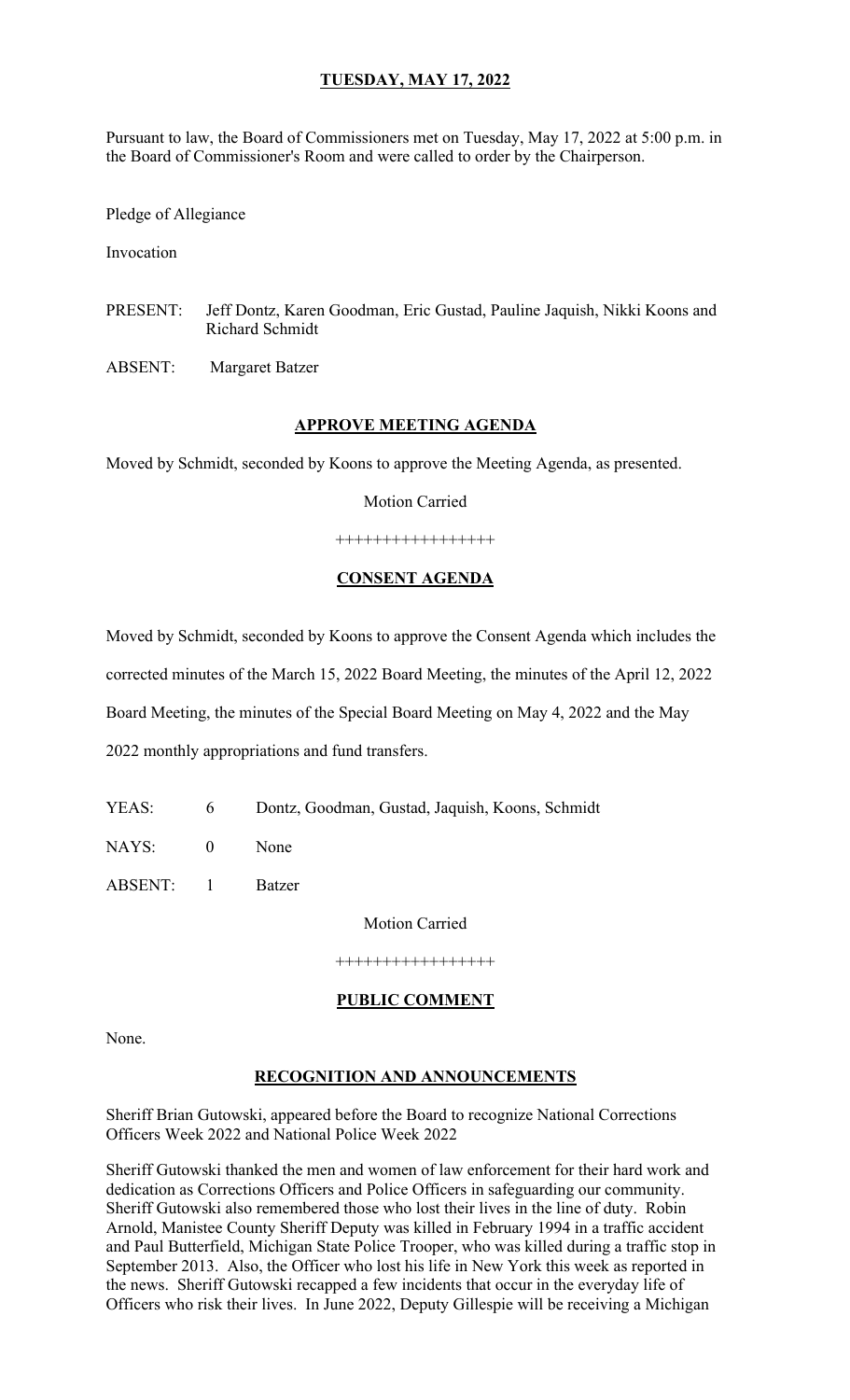Sheriff's Association Award for his service. Sheriff Gutowski reiterated what an honor it is to share a uniform with these men and women.

Jeff Dontz, Chair of the County Board, thanked the Sheriff and his team of Correction Officers and Law Enforcement Officers for the vital job they do in protecting our community.

## **CENTRA WELLNESS BOARD OF DIRECTORS APPOINTMENTS**

Two (2) individuals to each serve a three (3) year term which will begin immediately and expire March 31, 2025.

One (1) vacancy is for a Primary Consumer and one (1) vacancy is for a Secondary Consumer.

There were no Applicants.

The Clerk will readvertise for the two (2) vacancies.

## **POLICY COMMITTEE MINUTES/APRIL 22, 2022**

Karen Goodman presented the Policy Committee Minutes of April 22, 2022.

## **MANISTEE COUNTY GRANTS POLICY**

Moved by Goodman, seconded by Schmidt to authorize that an Elected Official or

Department Head the authority to sign a Letter of Intent for a grant application, without

having to get prior authorization from the County Board to apply for a grant, as there is no

dollar amount included in a Letter of Intent. However, a copy of the Letter of Intent must be

submitted to the County Administrator's Office.

#### Motion Carried

#### +++++++++++++++++

Items Not Requiring Board Action.

Discussion regarding the new PTO Policy that continues to be worked on. It is important to note that employees are not losing any paid time off (PTO). Instead of having separate banks for vacation and personal time, the paid time off will be in one bank which gives the employees more flexibility. The proposed implementation date is January 1, 2023.

Moved by Koons, seconded by Jaquish to accept the Policy Committee Minutes of April 22, 2022.

#### Motion Carried

#### ++++++++++++++++

## **WAYS & MEANS COMMITTEE MINUTES/MAY 4, 2022**

Richard Schmidt presented the Ways & Means Committee Minutes of May 4, 2022.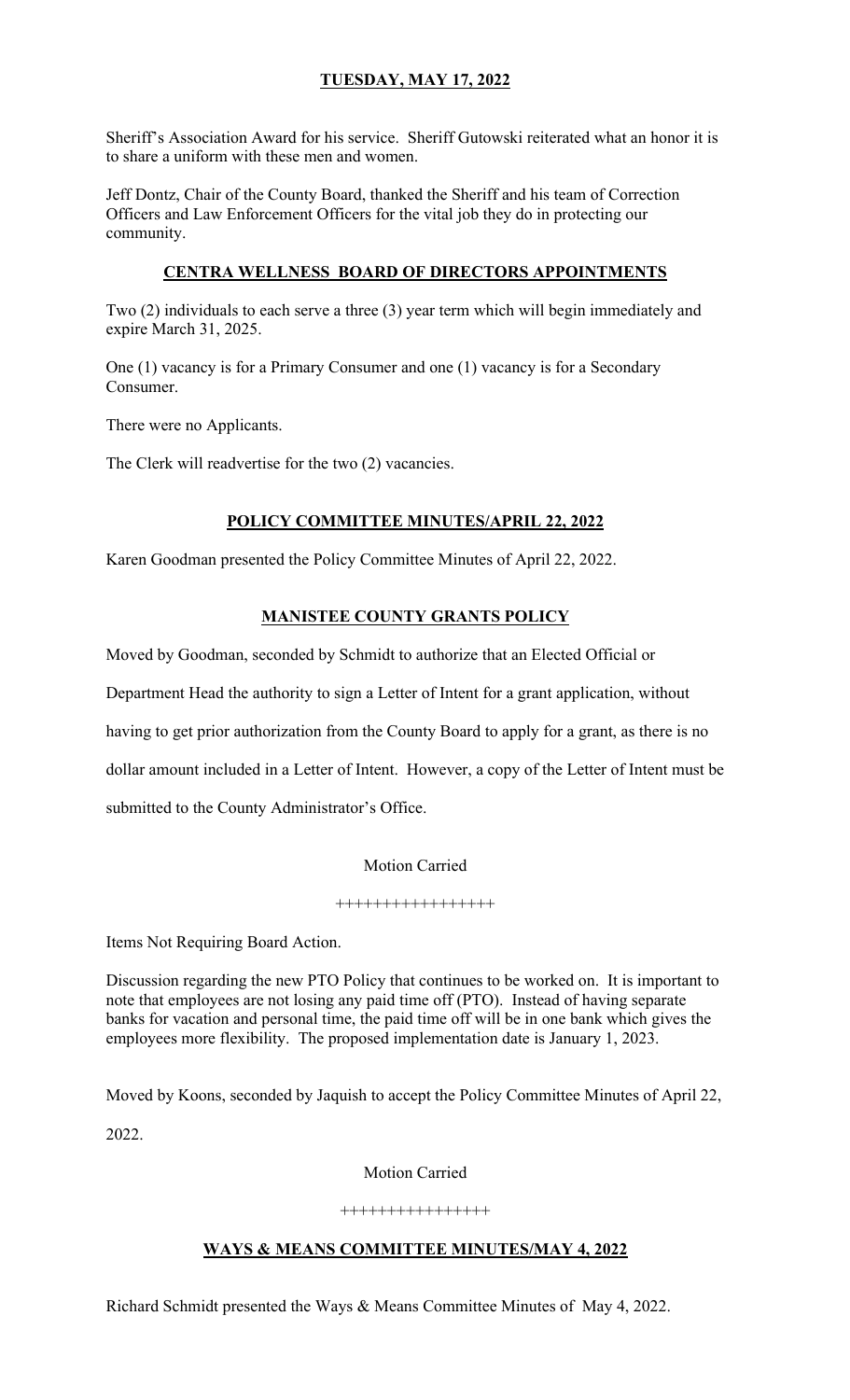## **FINANCE REPORT**

Board of Commissioners Manistee County Manistee, Michigan 49660

We hereby submit claims for April 1, 2022 through April 30, 2022, and a summary of the On-Demand checks for their review and approval. The totals are as follows: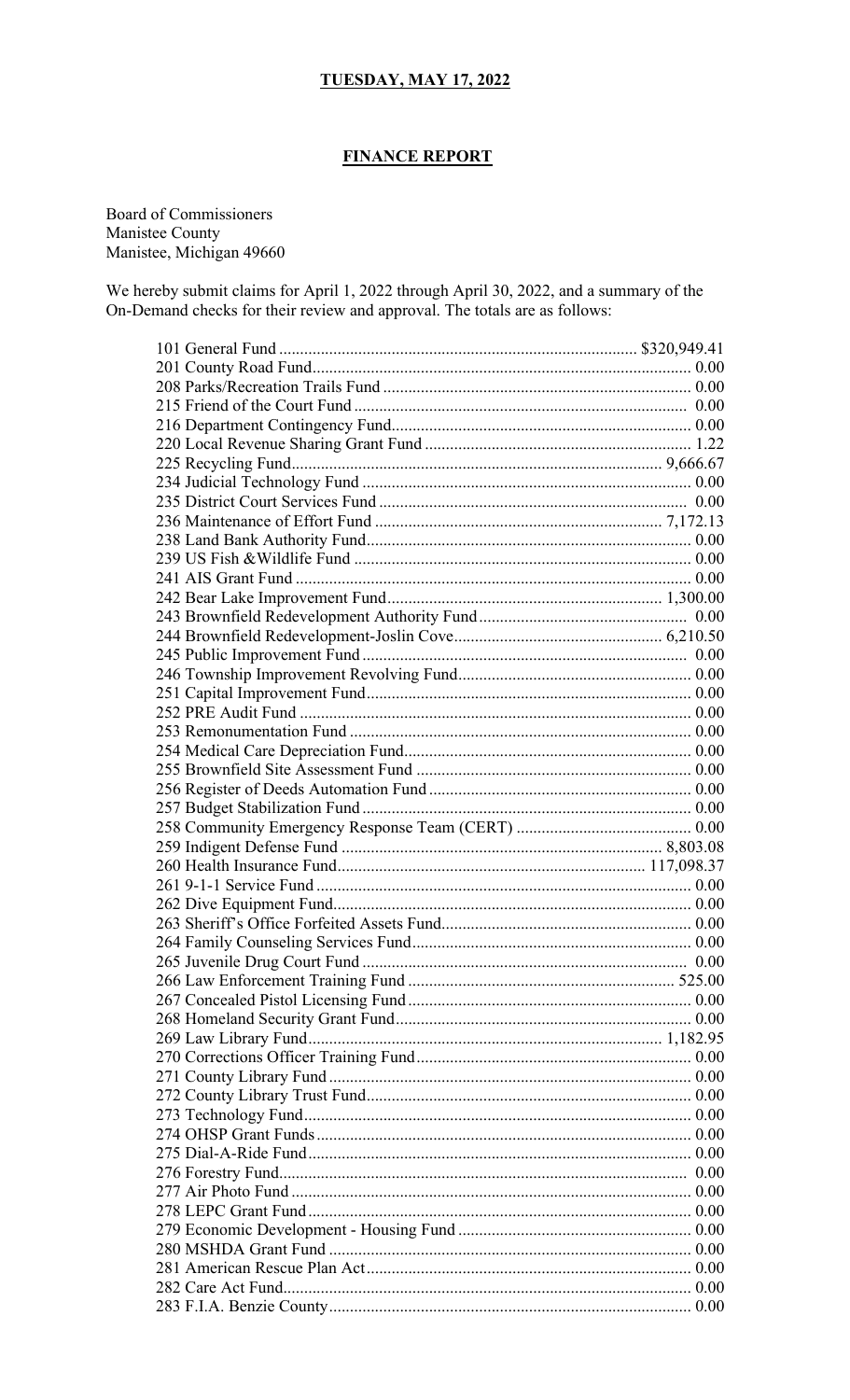| Total:                                                                           | \$847,266.78          |
|----------------------------------------------------------------------------------|-----------------------|
| (includes 2 acct. payable runs; on demand checks):                               |                       |
|                                                                                  |                       |
| Payroll for the period of April 1, 2022 thru April 30, 2022<br>$+$               | \$776,032.95          |
| (includes 3 payrolls)                                                            |                       |
|                                                                                  |                       |
| <b>Employee Separation Payouts</b>                                               |                       |
| Zachary Sompels - \$2,273.37                                                     |                       |
| Tyler Sievert - \$2,314.15                                                       |                       |
|                                                                                  |                       |
| Total to be Claimed and allowed May 17, 2022                                     | <u>\$1,623,299.73</u> |
|                                                                                  |                       |
| Moved by Schmidt, seconded by Gustad to approval the on-demand checks, bills and |                       |

payroll, be accepted in the amount of \$1,623,299.73; and that the same be placed on file.

YEAS: 6 Goodman, Gustad, Jaquish, Koons, Schmidt, Dontz

NAYS: 0 None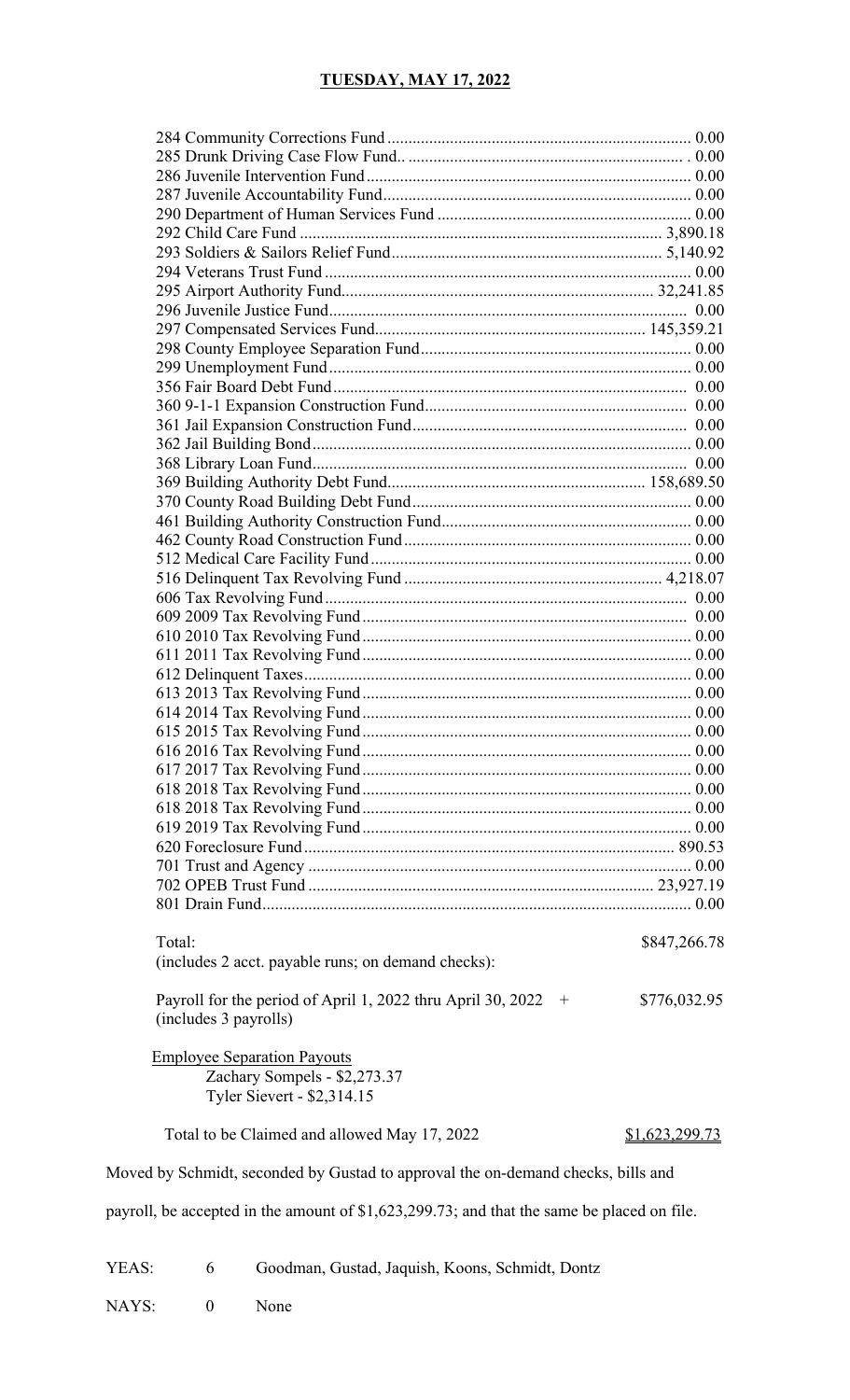ABSENT: 1 Batzer

Motion Carried

+++++++++++++++++

### **RESOLUTION #2022-06, WHICH IMPOSES 2022 SUMMER PROPERTY TAX LEVY PURSUANT TO PUBLIC ACT 357 OF 2004 AND NOTICE OF CERTIFICATION OF COUNTY ALLOCATED TAX LEVY**

### **RESOLUTION #2022-06 MANISTEE COUNTY BOARD OF COMMISSIONERS**

### RESOLUTION IMPOSING 2022 SUMMER PROPERTY TAX LEVY PURSUANT TO PUBLIC ACT 357 OF 2004, AND NOTICE OF CERTIFICATION OF COUNTY ALLOCATED TAX LEVY

At a regular meeting of the Manistee County Board of Commissioners held in the Manistee County Courthouse & Government Center, 415 Third Street, Manistee, Michigan, on the  $17<sup>th</sup>$  day of May, 2022.

PRESENT: Dontz, Goodman, Gustad, Jaquish, Koons, Schmidt

ABSENT: Batzer

The following resolution was offered by Schmidt and seconded by Gustad:

WHEREAS, Manistee County is authorized under the General Property Tax act, Public Act 206 of 1893, as amended, to levy and collect County allocated property taxes; and

WHEREAS, the General Property Tax Act has been amended by Public Act 357 of 2004, being MCL 211.44a, to require all Michigan Counties to impose a summer tax levy, with the summer tax levies for 2005 and 2006 to be in the amount of 1/3 and 2/3, respectively, of the total County allocated tax, with the full amount of the County allocated tax to be levied and collected as a summer tax levy in 2007 and each year thereafter.

NOW, THEREFORE, BE IT RESOLVED, that pursuant to Public Act 357 of 2004, the Manistee County allocated tax shall be levied and collected on July 1, 2022, at the full amount allocated after application of the "Headlee" millage reduction fraction, or 5.4204 mills; and

BE IT FURTHER RESOLVED, that Manistee County will comply with MCL 141.412, "Notice of Hearing for Proposed Budget" and Section 16 of the Uniform Budgeting and Accounting Act, MCL 141.436, to fulfill requirements for "Truth in Taxation", MCL 211.24e; and

BE IT FURTHER RESOLVED, that this Resolution constitutes certification of the levy of the County allocated tax and authorized collection of the County allocated tax on July 1, 2022 at the full amount allocated after application of "Headlee" millage reduction fraction, or 5.4204 mills; and

BE IT FURTHER RESOLVED, that the Treasurer of each township and city in Manistee County is directed to account for and deliver the full amount of County allocated tax collections for 2022 in accordance with the provisions of Public Act 357 of 2004; and

BE IT FURTHER RESOLVED, that the County Clerk shall deliver a copy of this Resolution by first class mail to the Treasurer of each township and city in Manistee County.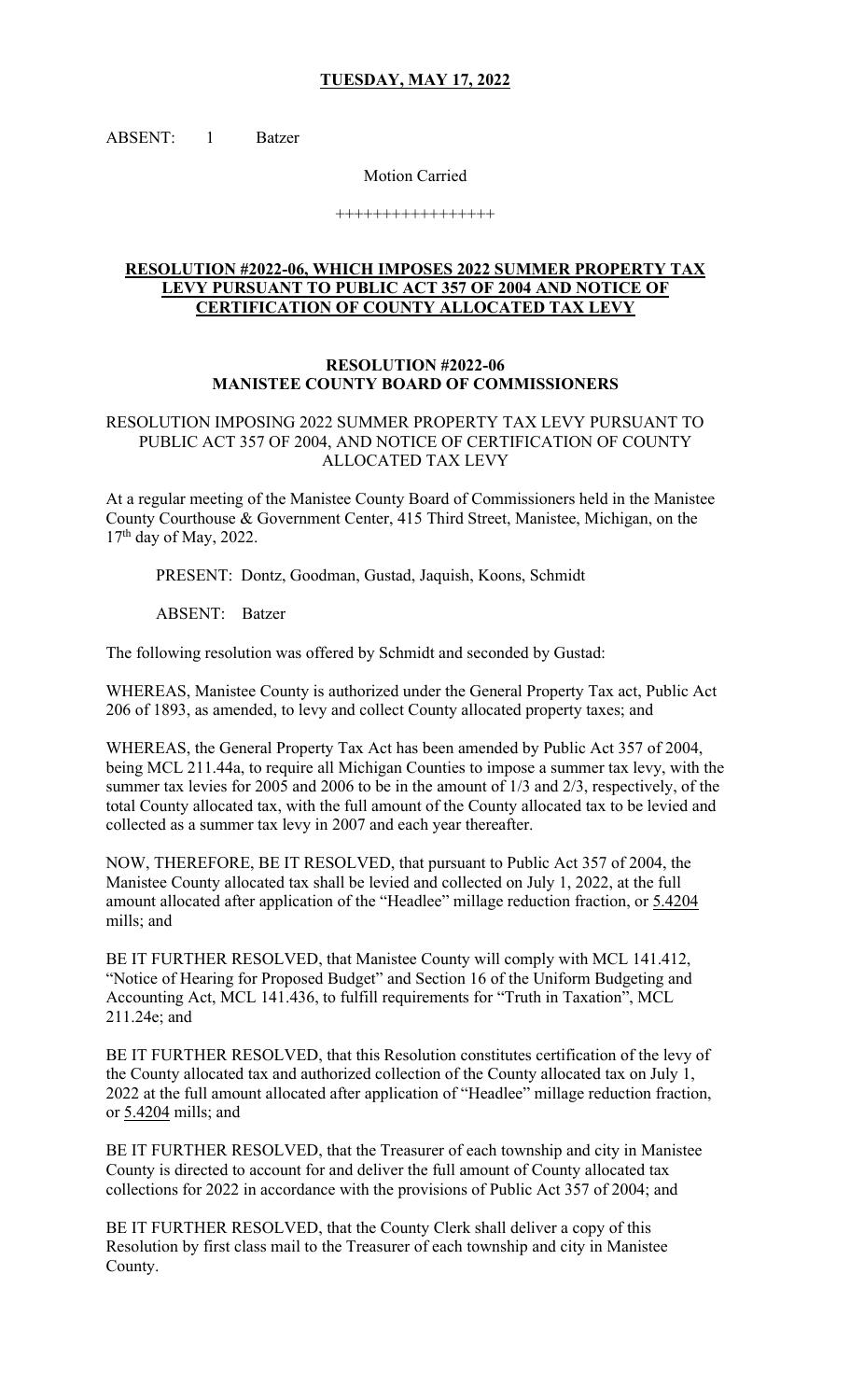Moved by Schmidt, seconded by Gustad to approve the above Resolution #2022-06 Imposing 2022 Summer Property Tax Levy, Pursuant to Public Act 357 of 2004, and Notice of Certification of County Allocated Tax Levy; asking for authorization for the County Board Chair and the County Clerk to sign the L-4029.

YEAS: 6 Gustad, Jaquish, Koons, Schmidt, Dontz, Goodman

NAYS: 0 None

ABSENT: 1 Batzer

Motion Carried

+++++++++++++++++

## **REQUEST FOR THE PLANNING DEPARTMENT CONTINGENCY FUND PURCHASE**

Moved by Schmidt, seconded by Gustad to approve the purchase of equipment in Option one (1), as presented, to include the 36" Plotter, scanner and iPad from the Planning Department Contingency Fund; in the amount not to exceed \$8,607.70.

- YEAS: 6 Jaquish, Koons, Schmidt, Dontz Goodman, Gustad
- NAYS: 0 None
- ABSENT: 1 Batzer

Motion Carried

+++++++++++++++++

#### **RENEWAL OF AGREEMENT BETWEEN MANISTEE COUNTY AND THE MONUMENTATION SURVEYOR AND THE AGREEMENT BETWEEN MANISTEE COUNTY AND THE PEER REVIEW SURVEYOR**

Moved by Schmidt, seconded by Gustad to approve the Renewal Agreement between Manistee County and the Monumentation Surveyor, Wendy A. Papineau, Owner of Papineau P.C. Land Surveys, be renewed for 2022 in the amount of \$16,887.

| YEAS: |  | Koons, Schmidt, Dontz Goodman, Gustad, Jaquish |  |  |
|-------|--|------------------------------------------------|--|--|
|-------|--|------------------------------------------------|--|--|

NAYS: 0 None

ABSENT: 1 Batzer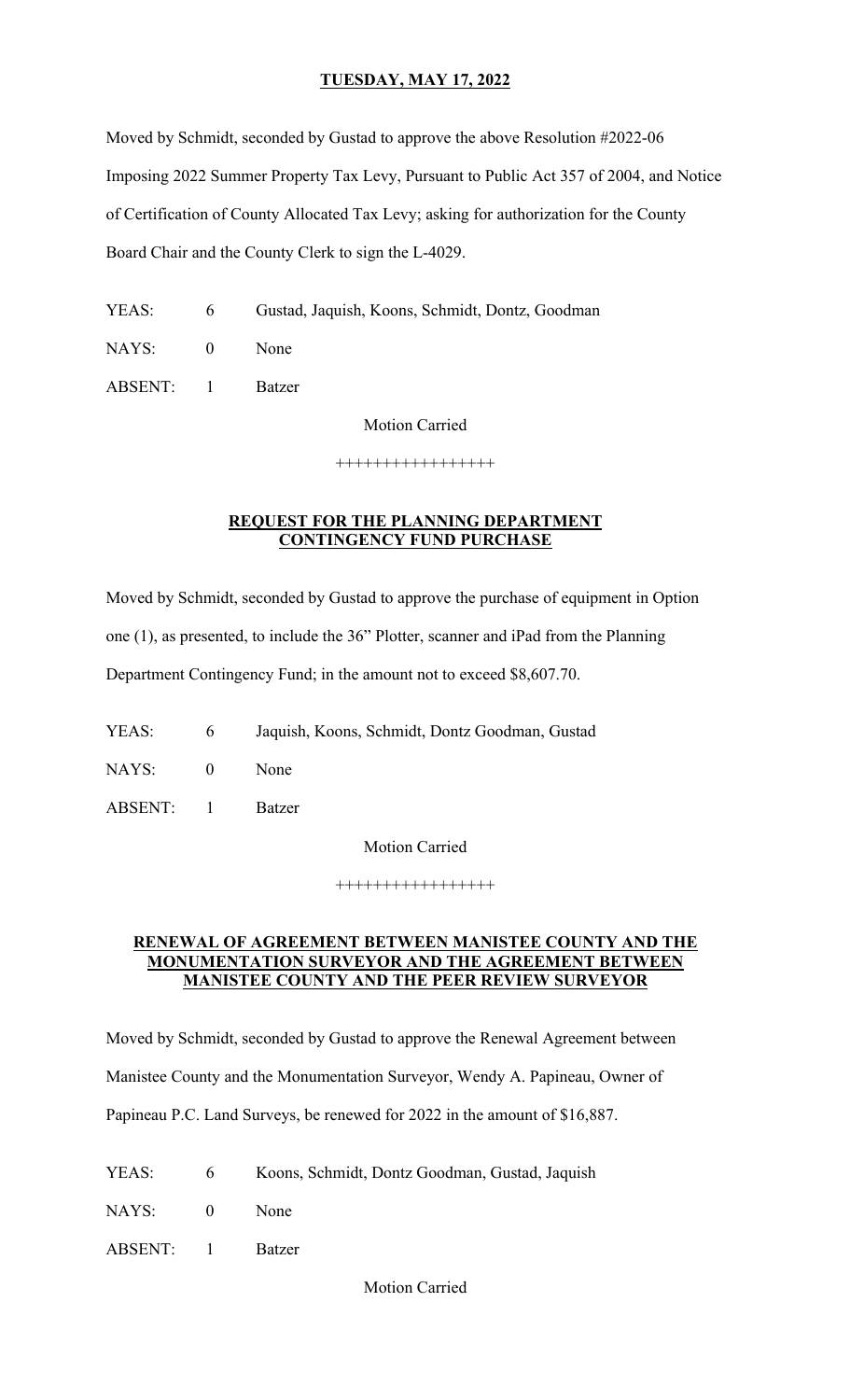#### +++++++++++++++++

Moved by Schmidt, seconded by Gustad to approve the Renewal Agreement between Manistee County and the Monumentation Surveyor, Pat Bentley of Spicer Group, be renewed for 2022 in the amount of \$16,887.

- YEAS: 6 Schmidt, Dontz Goodman, Gustad, Jaquish, Koons
- NAYS: 0 None
- ABSENT: 1 Batzer

Motion Carried

+++++++++++++++++

Moved by Schmidt, seconded by Gustad to approve the Peer Review Surveyor Professional Services Agreement between Manistee County and Wendy A. Papineau, PS, in the amount of \$300 per meeting, not to exceed a total cost of \$300.

|           | YEAS: 6 Dontz, Goodman, Gustad, Jaquish, Koons, Schmidt |
|-----------|---------------------------------------------------------|
| NAYS: 0   | <b>None</b>                                             |
| ABSENT: 1 | Batzer                                                  |

Motion Carried

+++++++++++++++++

Moved by Schmidt, seconded by Gustad to approve the Peer Review Surveyor Professional Services Agreement between Manistee County and Sam Barnett in the amount of \$300 per meeting, not to exceed a total cost of \$600.

| YEAS: | 6 <sup>6</sup> | Goodman, Gustad, Jaquish, Koons, Schmidt, Dontz |
|-------|----------------|-------------------------------------------------|
| NAYS: | $\bigcirc$     | None                                            |

ABSENT: 1 Batzer

Motion Carried

#### +++++++++++++++++

Moved by Schmidt, seconded by Gustad to approve the Peer Review Surveyor Professional Services Agreement between Manistee County and Patrick Johnson in the amount of \$300 per meeting, not to exceed a total cost of \$600.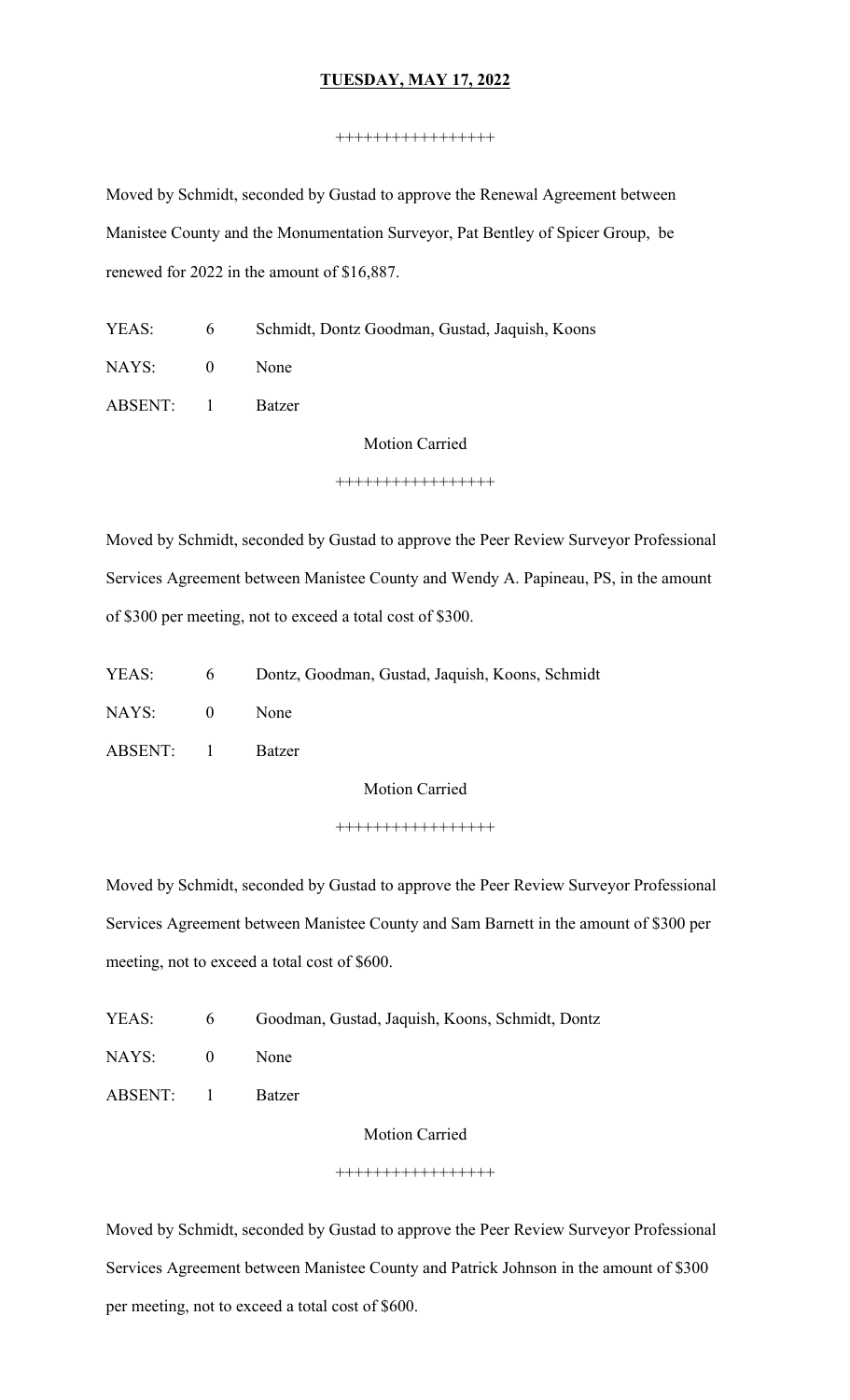YEAS: 6 Gustad, Jaquish, Koons, Schmidt, Dontz, Goodman

NAYS: 0 None

ABSENT: 1 Batzer

Motion Carried

+++++++++++++++++

## **DRAIN COMMISSIONER YEAR IN REVIEW**

Gary Schwaiger, County Drain Commissioner, appeared before the Board to provide the Drain Commissioner Year in Review Report.

## **WAYS & MEANS COMMITTEE MINUTES/MAY 4, 2022 (cont.)**

## **UPDATED FEE SCHEDULE FOR SOIL EROSION AND SEDIMENT CONTROL PROGRAM**

Moved by Schmidt, seconded by Gustad to approve the Updated Fee Schedule for Soil

Erosion and Sediment Control Program, as presented.

- YEAS: 6 Jaquish, Koons, Schmidt, Dontz, Goodman, Gustad
- NAYS: 0 None
- ABSENT: 1 Batzer

Motion Carried

+++++++++++++++++

## **SOIL EROSION SEDIMENT CONTROL (SESC) INSPECTOR FOR THE 2022 SEASON**

Moved by Schmidt, seconded by Gustad to approve an RFP be released for a Soil Erosion Sediment Control (SESC) Inspector for the 2022 season at a cost of \$20 per hour for approximately sixteen hours per week from now until November 15, 2022; for a total contract cost not to exceed \$10,000.

- YEAS: 6 Koons, Schmidt, Dontz, Goodman, Gustad, Jaquish
- NAYS: 0 None

ABSENT: 1 Batzer

Motion Carried

+++++++++++++++++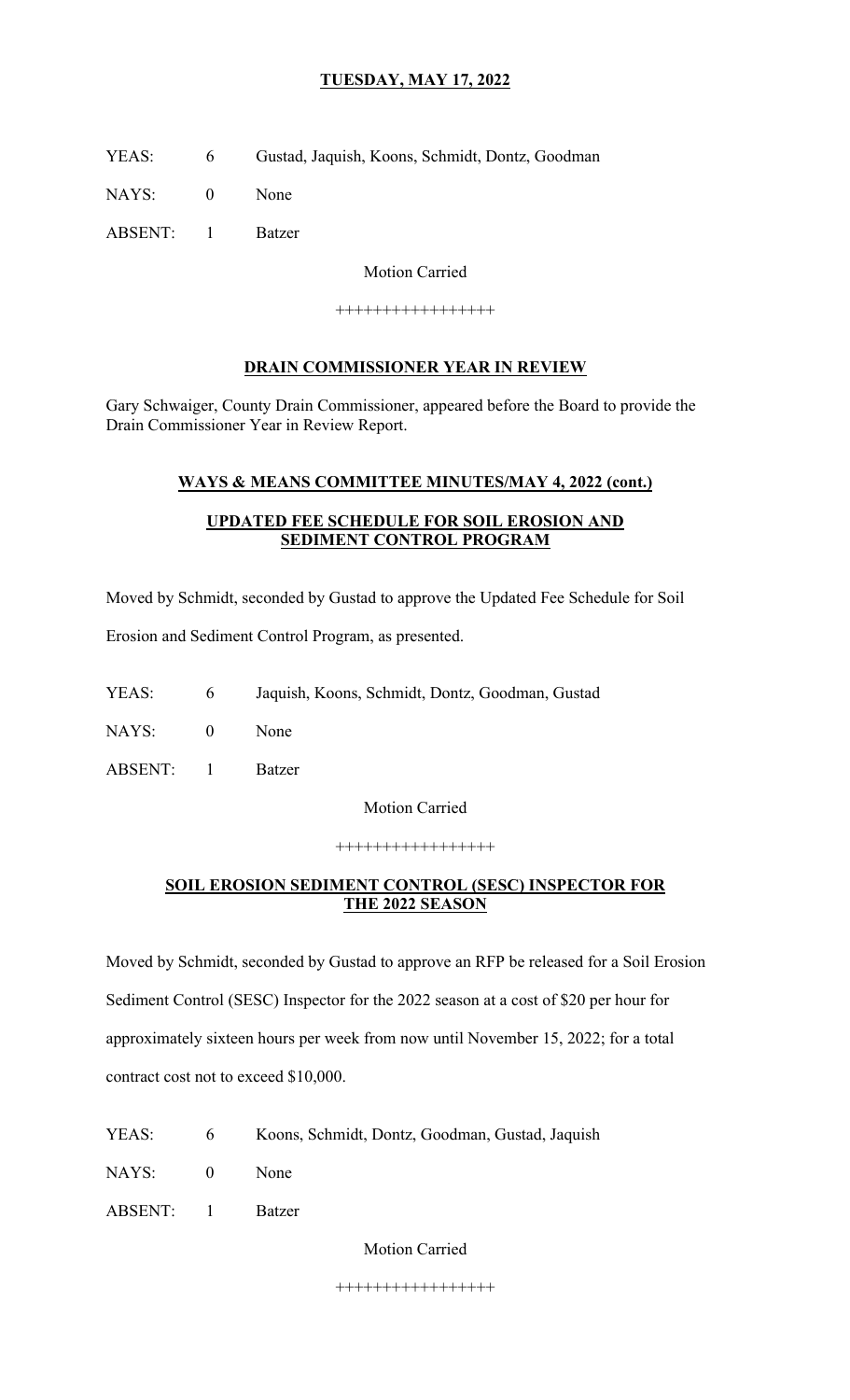## **REVIEW AND CONSIDERATION OF BALLOT LANGUAGE FOR RENEWAL OF THE 9-1-1/CENTRAL DISPATCH MILLAGE**

Moved by Schmidt, seconded by Gustad to approve the renewal language of the Manistee County 9-1-1/Central Dispatch Millage for 1.000 mill (\$1.00 per \$1,000.00 of taxable value) for the period of 2024 through 2028, inclusive as noted below, be placed on the August 2, 2022 Primary Ballot, as noted below.

YEAS: 6 Schmidt, Dontz, Goodman, Gustad, Jaquish, Koons

NAYS: 0 None

ABSENT: 1 Batzer

Motion Carried

+++++++++++++++++

## RENEWAL OF THE 9-1-1/CENTRAL DISPATCH MILLAGE

Shall the County of Manistee renew a previous voted increase in the tax limitation imposed under Article IX, Section 6 of the Michigan Constitution on General ad valorem taxes within the County of Manistee at 1.000 mill (\$1.00 per \$1,000.00 of taxable value) for the period of 2024 through 2028, inclusive, to operate, maintain, and upgrade the 911 emergency response telecommunication system and Central Dispatch system in Manistee County, and shall the County of Manistee levy such renewal in millage for said purpose, thereby raising in the first year an estimated \$1,286,616.

**YES** 

NO

# **PAYMENT OF UNUSED ACCUMULATED VACATION AND PERSONAL TIME**

Moved by Schmidt, seconded by Gustad to approve the payment for unused accumulated

vacation and personal hours to Deidre Robison, who retired from the Manistee County

Probate Court effective March 31,  $2022 = $8,817.20$ ; to be paid from the Employee

Separation Fund.

YEAS: 6 Dontz, Goodman, Gustad, Jaquish, Koons, Schmidt

NAYS: 0 None

ABSENT: 1 Batzer

Motion Carried

+++++++++++++++++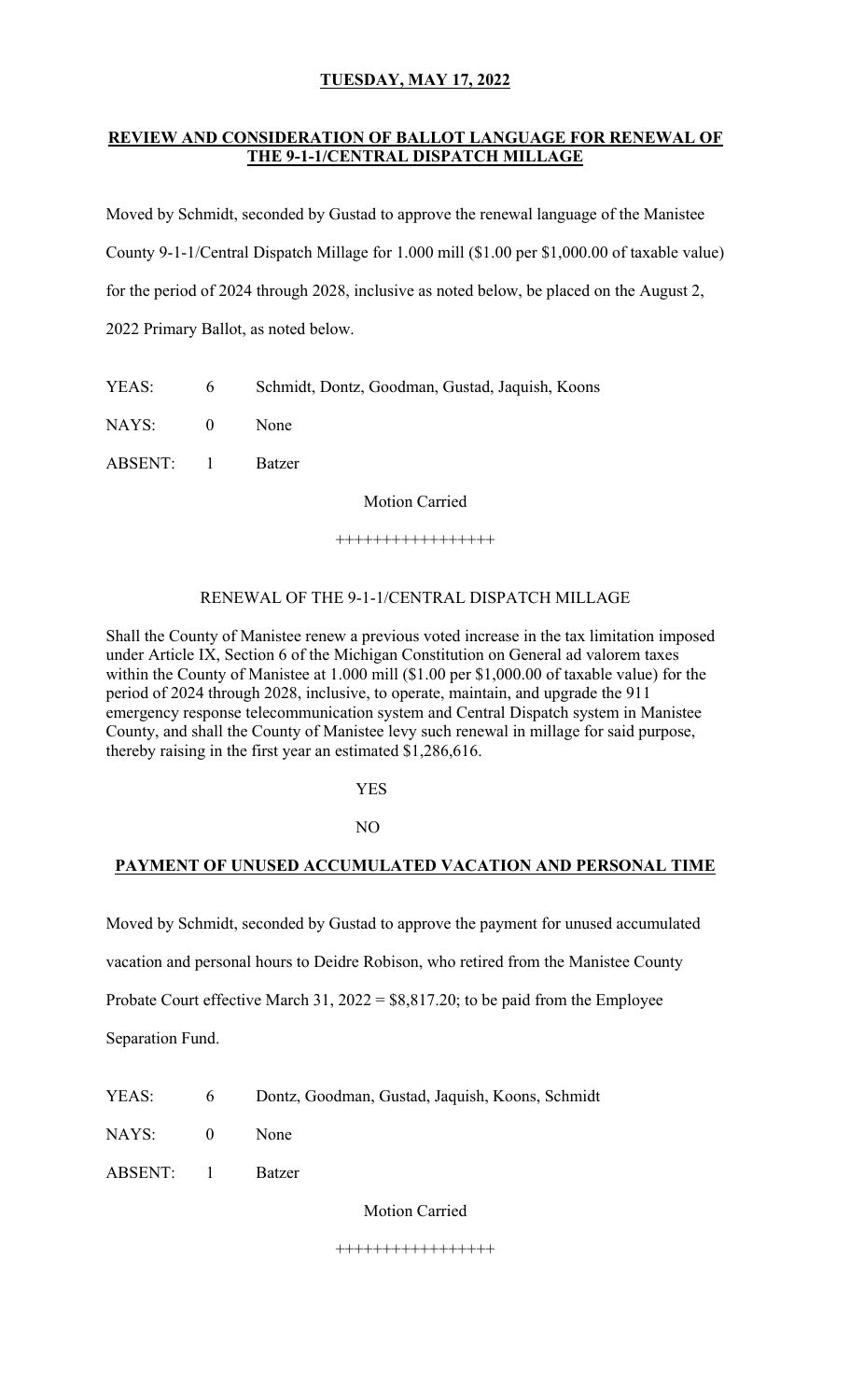## **FY 2023 COUNTY VETERAN SERVICE FUND GRANT**

Moved by Schmidt, seconded by Gustad to approve the FY 2022/23 County Veteran Service Fund Grant, in the amount of \$58,638 to include the Dental services program for Veterans (not a third person) in the amount \$13,337.08.

- YEAS: 6 Goodman, Gustad, Jaquish, Koons, Schmidt, Dontz
- NAYS: 0 None
- ABSENT: 1 Batzer

Motion Carried

+++++++++++++++++

Eric Sullivan, Veterans Counselor, submitted his resignation to the County Board on May 16, 2022 from his position due to health reasons, effective May 20, 2022. Mr. Sullivan was commended on his work on behalf of the Veterans of Manistee County and thanked for his service.

Moved by Schmidt, seconded by Goodman to accept the Ways & Means Committee

Minutes of May 4, 2022.

## Motion Carried

#### ++++++++++++++++

#### **ADOPTION OF THE MANISTEE COUNTY SOIL EROSION AND SEDIMENTATION CONTROL (SESC) ORDINANCE**

Mike Szokola, County Planner, appeared before the Board and requested adoption of the Revised Manistee County Soil Erosion and Sedimentation Control (SESC) Ordinance. The County Soil Erosion and Sediment Control Program was adopted by Resolution in December 1974, and last amended in August 1984. There were major revisions because many of the entities listed no longer existed, part of Part 91 had changed, and the appeals portion was no longer legal by the state's standards. The County Planning Commission has unanimously supported a motion to adopt the SESC approved draft and has sent it to the County Board of Commissioners for adoption.

Moved by Goodman, seconded by Gustad to adopt the revised/updated Manistee County

Soil Erosion and Sedimentation Control (SESC) Ordinance, as presented at the May 17,

2022 County Board of Commissioners Meeting.

|           | YEAS: 6 Gustad, Jaquish, Koons, Schmidt, Dontz, Goodman |
|-----------|---------------------------------------------------------|
| NAYS: 0   | <b>None</b>                                             |
| ABSENT: 1 | <b>Batzer</b>                                           |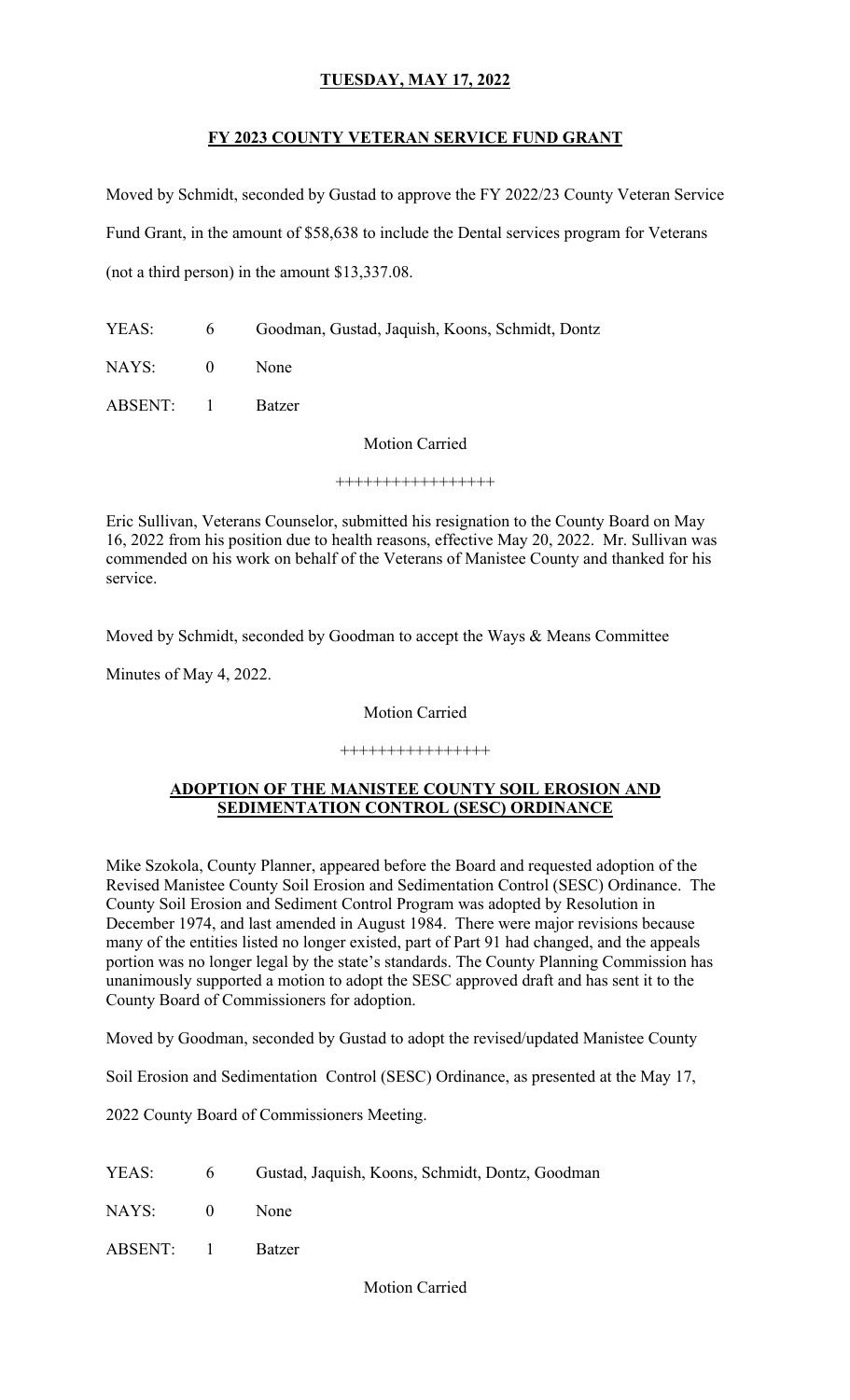#### +++++++++++++++++

## **PERSONNEL COMMITTEE MINUTES/MAY 6, 2022**

Karen Goodman presented the Personnel Committee Minutes of May 6, 2022.

## **NOTTLEY STUDY UPDATE**

Moved by Goodman, seconded by Gustad to approve to send a job description for a Court Reporter in District Court to Nottley for review and grade placement, at a cost not to exceed \$500.

YEAS: 6 Jaquish, Koons, Schmidt, Dontz, Goodman, Gustad

NAYS: 0 None

ABSENT: 1 Batzer

Motion Carried

+++++++++++++++++

Items Not Requiring Board Action.

Lisa Sagala, County Administrator/Controller updated the Board concerning the status of the Grant Administrator position. Ms. Sagala has received two (2) applications and she will be scheduling formal interviews.

The goal is to have responses from Nottley back to the Personnel Committee in July 2022.

The County is moving out of the pandemic stage and the Preparedness Plan and other Agreements are no longer in place. It is important for employees to still be vigilant and testing, and if one doesn't feel well, to inform your Department Head. Since the County is moving out of the pandemic stage, the County will no longer be compensating employees. Covid will continue to be monitored and the Plan can always be updated if needed.

Moved by Goodman, seconded by Gustad to accept the Personnel Committee Minutes of

May 6, 2022.

Motion Carried

++++++++++++++++

## **PUBLIC SAFETY COMMITTEE MINUTES/MAY 6, 2022**

Pauline Jaquish presented the Public Safety Committee Minutes of May 6, 2022.

No Action Items.

Items Not Requiring Board Action.

Sheriff Gutowski reviewed the 2021 Annual Use of Force Report. There were 8 occasions of Use of Force in the Jail and 12 use of force on Road Patrol, which equates to 4.5% of 265 arrests. Sheriff Gutowski mentioned the continued work of the School Safety Committee.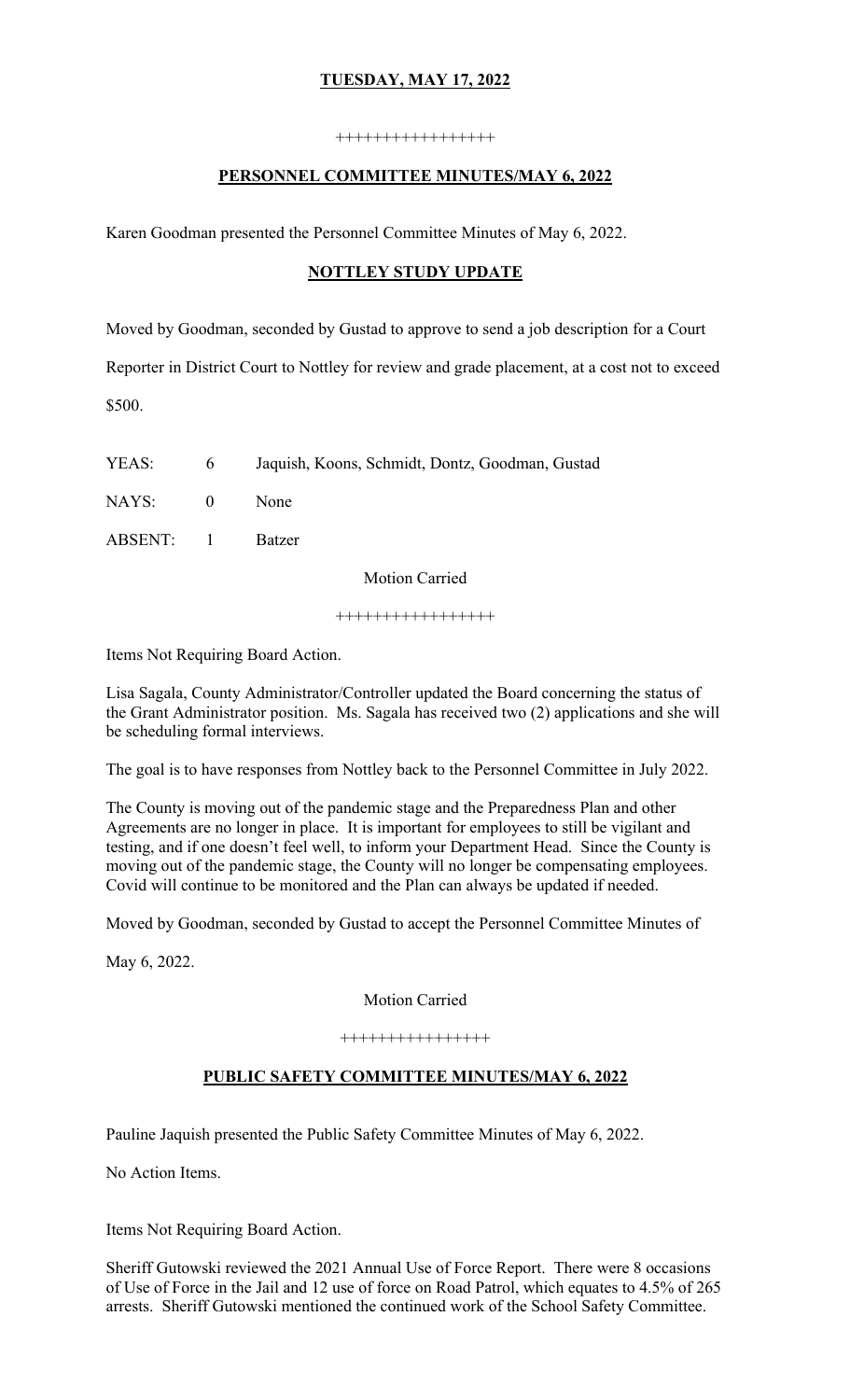This Committee is a great partnership. A Kids Safety Day was held on May 14, 2022 at the Armory Youth Project. There were over 200 kids, and it was a fantastic event.

Moved by Jaquish, seconded by Schmidt to accept the Public Safety Committee Minutes of

May 6, 2022.

Motion Carried

++++++++++++++++

# **REGIONAL SUMMIT COMMITTEE MINUTES/MAY 6, 2022**

Karen Goodman presented the Regional Summit Committee Minutes of May 6, 2022.

No Action Items.

Items Not Requiring Board Action.

Numerous venues were being checked on. It has been confirmed that the Wagoner Center will be the location of the 2022 Regional Summit, with food being catered by Jerry Zupin Catering. Various topics are being considered. Confirmation has been received that positivity training will be presented by Mr. David Cox, ISD. Other guest speakers and panels are being reviewed and contacted.

Moved by Goodman, seconded by Koons to accept the Regional Summit Committee

Minutes of May 6, 2022.

Motion Carried

++++++++++++++++

## **MISCELLANEOUS CONTROLLER AND BOARD ITEMS**

## **RESOLUTION #2022-07 TO DECLARE MAY 2022 AS MENTAL HEALTH AWARENESS MONTH**

#### **RESOLUTION #2022-7 MANISTEE COUNTY BOARD OF COMMISSIONERS**

## A RESOLUTION RECOGNIZING MAY 2022 AS MENTAL HEALTH AWARENESS MONTH IN MANISTEE COUNTY.

At a regular meeting of the Manistee County Board of Commissioners held in the Manistee County Courthouse & Government Center, 415 Third Street, Manistee, Michigan, on the  $17<sup>th</sup>$  day of May, 2022.

PRESENT: Dontz, Goodman, Gustad, Jaquish, Koons, Schmidt

ABSENT: Batzer

The following resolution was offered by Goodman and seconded by Gustad:

WHEREAS, one out of every five American adults experience a mental health disorder during their lifetime;